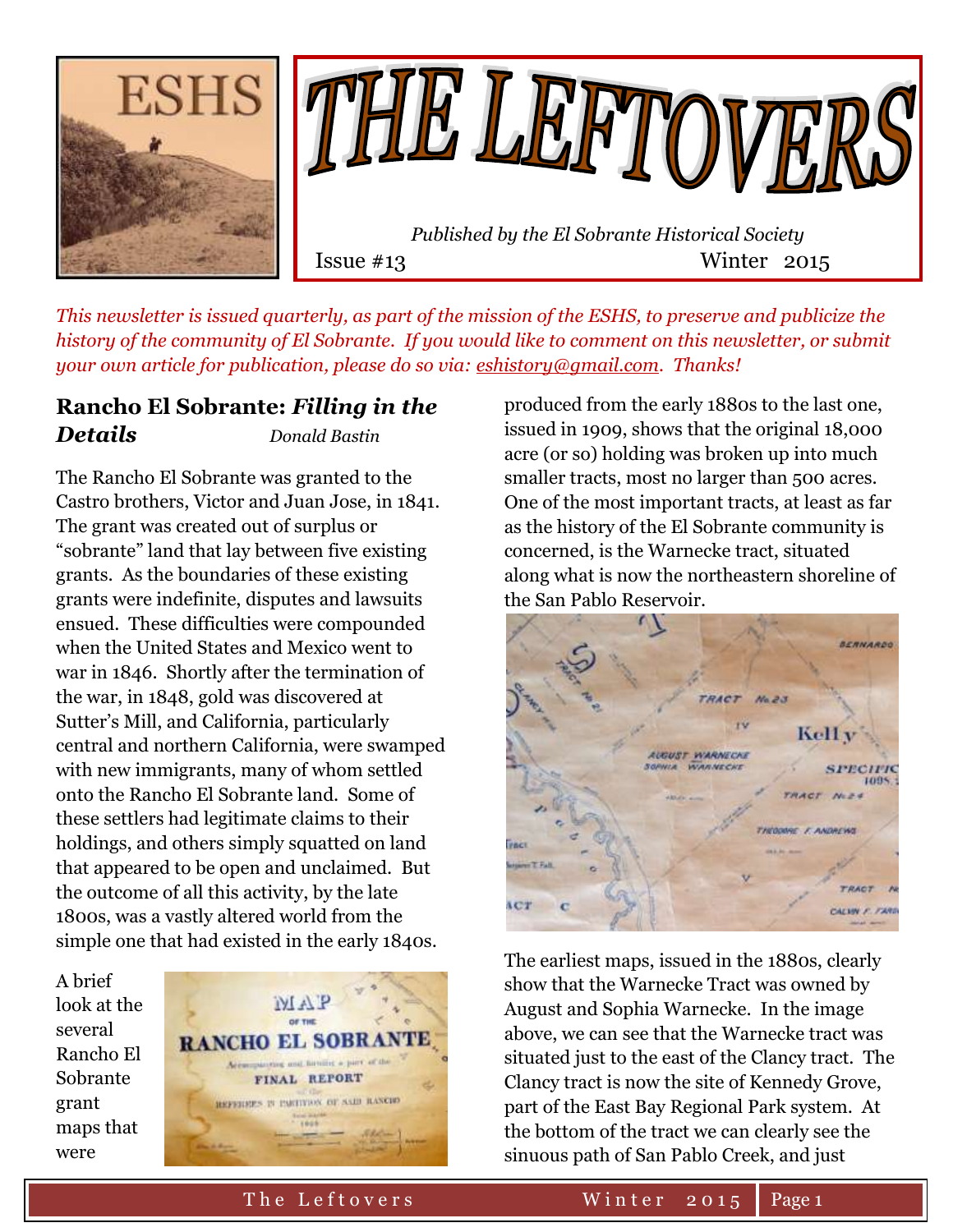above it, the tracks of the, at this time, defunct California & Nevada Railroad.

We have a photograph of the extended Warnecke family, at their house on the tract, taken in 1890.



But other than the fact that the Warneckes were immigrants from Germany, we knew little about them and we did not know how the tract came into their possession. All that changed in late August of 2014, when we were contacted by John Hadeler, a current resident of San Francisco who was doing genealogical research into his own family. In this endeavor, he had turned up a trove of letters, all written in German, dating from the early 1860s.

Hermann Hadeler was John Hadeler's great great uncle. He and his brother Wilhelm (John Hadeler's great Grandfather) immigrated to America, from the village of Osten in Hanover (Germany was not unified until 1871) in 1848. Their sister, Clementine, who was married to Augustus Heinsohn, followed in 1853. The family members settled in Dayton, Ohio. Wilhelm stayed on in Dayton, but sometime between 1848 and 1856, Hermann came to California to join in the Gold Rush. Whether he actually struck gold or not is unclear, but by 1857, Hermann was in San Francisco, amassing a series of eight properties that are described in the court proceedings following his death in 1879. Seven of the properties were located within the city limits of San Francisco, while the eighth was in Contra Costa County. This

was the property that later came to be known as the Warnecke Tract.

Of historical interest is the description of the Contra Costa parcel, taken from the 1882 court decision, following Hermann's death.

 *Beginning on the north bank of San Pablo Creek where Clancy's easterly line comes into said creek at a point marked "O" on a certain map used in a partition suit in the 19th District Court in and for the County of San Francisco. Thence North 32 degrees, East 86 10/100 chains to the center of Weyhe's Canon Creek, marked on said partition map "I". Thence upstream through said creek to the northeast line of the Hadeler tract, marked "H" on the said map. Thence south 58 degrees. East 40 60/100 chains to a stake and stone marked on said map "R." Thence at right angles to the last mentioned line 94 80/100 chains to the center of the creek known as Frenchman's Creek marked "P" on said map. Thence along the center line of said creek down stream to the San Pablo Creek, marked "T" on said map. Thence along the center line of said creek downstream to the place of beginning. The same being designated as division No. IV on said map, containing 435 30/100 acres, and being part of the Sobrante, so called.*

It is interesting to note that many of these boundary lines are rather ephemeral, such as small creeks, stakes and rocks. Also, the language is antique. "Chains," for instance, is a unit of measure no longer in use, and is equivalent to 66 feet.

By 1865, Clementine's husband had died, and Clementine came out to California to join her older brother, bringing along her two young girls, Sophie and Dorothy. It seems that the Contra Costa property was already in Hermann's hands by this time, as we have a letter from Clementine, addressed to Wilhelm and her "aunt" in which she says that

 *"Dorie (Dorothy) is still in the country. . . . Dorie is getting all round and chubby out there. She doesn't want to come back to town (San Francisco) yet. They are making hay and she will be helping. That's fine and I support it. Certainly it must be healthy . . . ."*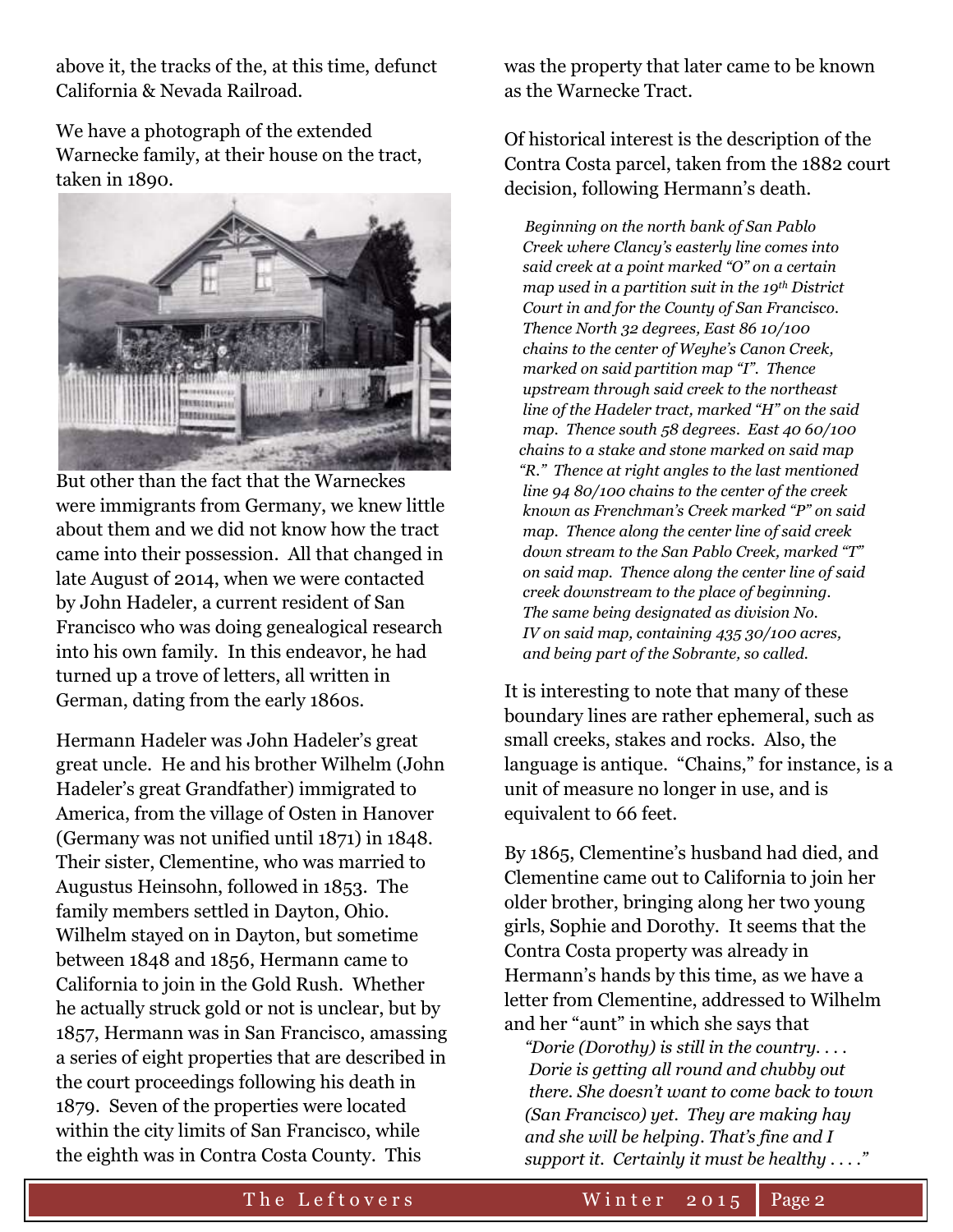It may well be that the house that appears in the 1890 picture of the Warnecke family was already constructed at the time that little "Dorie" was making hay along San Pablo Creek.

So how did August Warnecke get into the picture?

When Hermann died in 1879, he left no will. So the matter of the distribution of his land holdings naturally went to court. It was not until February of 1882 that the matter was resolved: all eight parcels of land were allocated equally between sister Clementine and brother Wilhelm. Take a look at the name at the bottom of this document.



You will note that the administrator of Hermann's estate is none other than August Warnecke! Turns out he was Clementine's sonin-law, as he and Sophie (Sophia) had married in 1867. By the time of the legal proceedings following Hermann's death, Clementine and August had five children of their own.

The preceding information was taken from the *History of Contra Costa County* published in 1882. Here we also find that August was not only German, like the Hadelers, but also hailed from the kingdom of Hanover. The *History* relates that August purchased the Contra Costa property in 1881, but this seems unlikely, as the court awarded the tract to both Clementine and Wilhelm early in 1882. And it is clear from the letters between Clementine and Wilhelm (who remained in Dayton, Ohio) that some time elapsed before an agreement was made as to the price that Wilhelm would accept for his

share of the property. So while August and Sophie may have spent time on the property along San Pablo Creek, and even built a home there, actual legal possession of the land could not have taken place until 1882.

It seems that sometime after 1890, the Warneckes moved away from their home along San Pablo Creek, and the family ceased to be a part of the evolving history of El Sobrante. However, they did retain ownership of the land, leasing it to a Danish immigrant by the name of Soren Skow. It is the Skow family that has become woven into the fabric of our community's history. As is well known, Soren started a dairy operation on the Warnecke property, which was apparently successful as the business was going strong as late as 1921, when the completion of the San Pablo reservoir necessitated a move to a new location. The Skow Family Dairy, also known as the Richmond Farm Creamery, set up shop along Clark Road, where the operation continued until sold in 1955.

The Warnecke property came under the control of the East Bay Municipal Utility District in 1923, where it remains today. As far as is known, nothing remains of the Hadeler-Warnecke home or the buildings associated with the Skow dairy operation.

Filling in the details is what historical research is all about. Through the efforts of people like John Hadeler, often simply tracing their own family background, we uncover information that illuminates the world around us, and come to a better understanding of how and why things happened the way they did. Bottom line, without people like John, doing the grunt work of historical research, our knowledge of history, particularly local history, would be barren indeed. Thanks John!

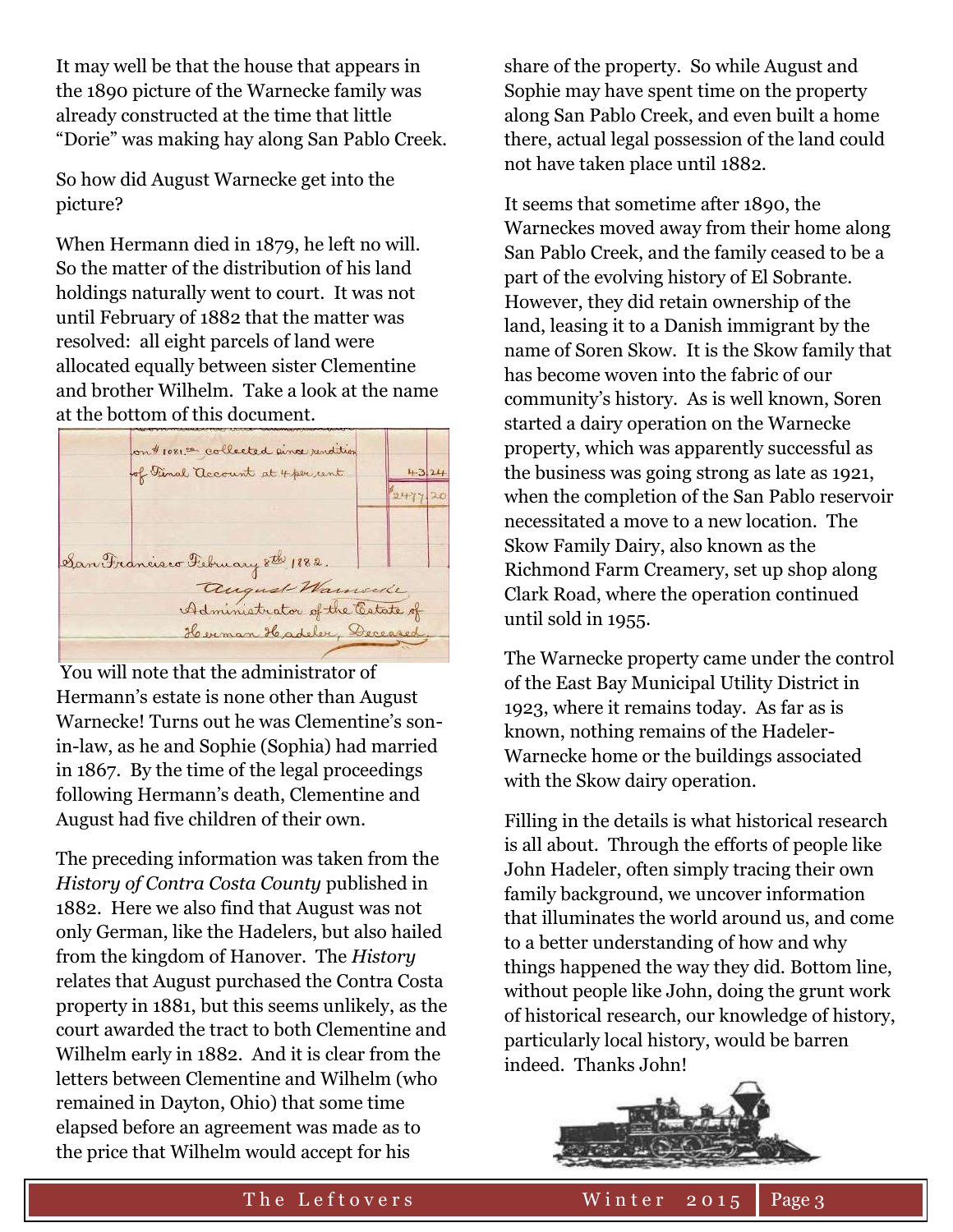# **THOSE PERPLEXING CITY BOUNDARIES - SORTING OUT THE WHYS?**

*Maurice P. Abraham*

Ever wonder how those confusing city boundary lines that zigzag through the El Sobrante Valley came to be? Well, you're not alone. People new to the community are often puzzled by the myriad City of Richmond signs that seem haphazardly placed along El Sobrante's main road corridors. Even longtime residents wonder how it came to be that Richmond has jurisdiction over so much of the valley, particularly where suburban housing tracts began replacing cattle ranches since the mid 1950s. The answer, not surprisingly, is complex.

The simple and accurate answer is these properties were annexed by the City of Richmond when they were undeveloped grazing lands. The complexity lies in the manner in which the annexations were accomplished and in some of the strategies employed by the city to extend its reach deep into the unincorporated El Sobrante Valley.

#### **THE FIRST BIG MOVE**

To explain how the city boundaries came to be, it's necessary to go back in time to December 1953 when Richmond's annexation plans first came to public light. That was when Richmond first disclosed its proposal to annex some 6,600 acres (10 square miles) of land stretching from Tilden Park along both sides of San Pablo Ridge and through what was known as Tank Farm Hill (now Rolling Hills Memorial Park and Hilltop Mall) and westerly to include the Atlas Powder Company properties (now Point Pinole regional Park).<sup>1</sup> (see figure 1). As proposed, the annexation would severely limit outward expansion by the cities of San Pablo and El Cerrito. It would also squelch any hopes

of El Sobrante one day becoming an incorporated city.



*Figure 1 – 6,600-acre Annexation Proposal (Source: El Sobrante Herald, December 31, 1953)*

The annexation would give Richmond control over most of El Sobrante's prime development land, reducing the size and potential value of its future tax base and thereby making incorporation financially marginal at best.

Properties included in this massive annexation proposal were mostly under three ownerships, EBMUD (Wildcat Canyon), Standard Oil of California (Tank Farm Hill), and Atlas Powder Company (Point Pinole). An interesting side note is that Interstate 80 had yet to be constructed, though its route had been established and construction was imminent. Richmond surely foresaw the tax-generating retail potential the new freeway would have for the Tank Farm Hill lands, and undoubtedly coveted those potential tax dollars.

Needless to say, both San Pablo and El Cerrito opposed Richmond's aggressive actions, but its City Council pushed ahead, adopting an Ordinance 1423 on February 16, 1954 purporting to annex the 6,600-acres, and then filing it with the Secretary of State. In a second annexation move just seven months later, Richmond's City Council filed Ordinance 1448

 $\overline{\phantom{a}}$ 

 $^{1}$  El Sobrante Herald, December 31, 1953, page 1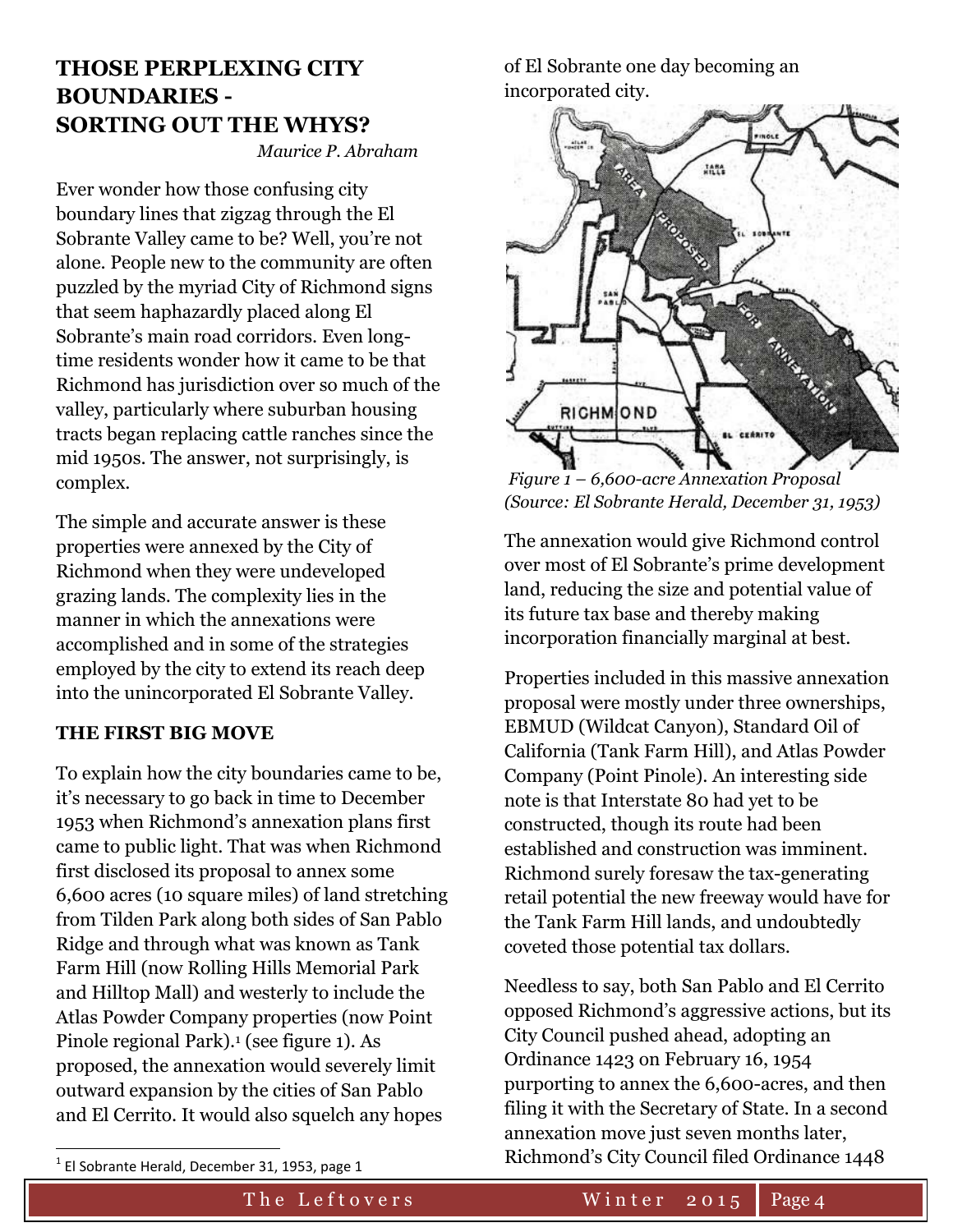with the Secretary of State on September 21, 1954, purporting to annex the planned De Anza Vista subdivision which overlapped a portion of the earlier 6,600-acres. The De Anza Vista annexation encompassed some 3,724-acres (5.82 square miles), and appears to have been a strategic move by Richmond to stay a step ahead of legal challenges.

The De Anza Vista subdivision lands were in the heart of the El Sobrante Valley, along May and Valley View Roads, and included much of the undeveloped lands that would become the De Anza Vista and Whitecliff neighborhoods, better known today as the May Valley neighborhood.

### **FIRST LEGAL CHALLENGE**

Richmond's 6,600-acre annexation move faced a legal challenge in what came to be known as the Pennington case (Carl Pennington owned a small parcel that Richmond necessarily included in the annexation boundary). The presiding Superior Court judge, Dudley MacGregor (Butte County), handed a victory to Pennington, ruling against Richmond on January 13, 1955 and issuing a restraining order against the city on January 31, 1955. Judge MacGregor ruled that Richmond's purported annexation of the 6,600-acres was "void and invalid".<sup>2</sup> Though not a part of the Pennington case, the separate De Anza Vista annexation was indirectly challenged and affected because it overlapped a portion of the 6,600-acre area.<sup>3</sup>

Not to be thwarted and clearly anticipating this legal setback, Richmond's City Council adopted Resolution 5923 on Feb 1 1955, the day following Judge MacGregor's restraining order action, initiating a new annexation proceeding, the Fairmede-College Highlands annexation.

 $\overline{\phantom{a}}$ 

The new proposal included 640-acres (1.0 square miles) of territory almost completely within the original 6,600-acre "void and invalid" annexation under construction.<sup>4</sup> Fairmede and College highlands were two subdivisions that were then, Fairmede situated between Hilltop Drive and the Rollingwood neighborhood, and College Highlands, as its name implies, above the Contra Costa College campus. In a separate resolution, Richmond also once again initiated annexation of the 1,035-acre Tank Farm Hill property.

The Fairmede/College Highlands annexation strategically avoided inhabited properties, allowing the State's Uninhabited Territories Act of 1939 to be employed. Richmond created an annexation boundary that began at the city's Alvarado Park boundary, included part of adjacent Wildcat Canyon, then crossed San Pablo Ridge into El Sobrante. There the annexation corridor took in the properties of El Sobrante's Hillcrest Baptist Church, Saint Callistus Catholic Church and what was then Rancho School (now Creek View apartments) on El Portal Drive, all uninhabited lands.

Soon after Judge MacGregor's January 13th "void and invalid" ruling against the Richmond, the city filed a motion for a new trial with the First District Court of Appeals in San Francisco.<sup>5</sup> San Pablo officials were incensed by Richmond's aggressive actions. Its then Mayor John M. Snider declared, the "meandering and erratic boundary lines" were "dedicated to grasping hundreds of acres of land." Continuing, Snider said the Richmond moves were designed to "cut off from natural expansion the cities of San Pablo and El Cerrito and to attempt to force into its boundaries

 $\overline{\phantom{a}}$ 

 $2$  ca.findacase.com, The People, ex rel. Carl Pennington et al., Respondents, v. City of Richmond et al., Appellants  $3$ ibid

 $^{4}$  ca.findacase.com; City of San Pablo et al., appellants, v. City of Richmond et al., respondents. College Highlands, Inc. (A Corporation) et al., respondents v. City of San Pablo et al., appellants <sup>5</sup> ibid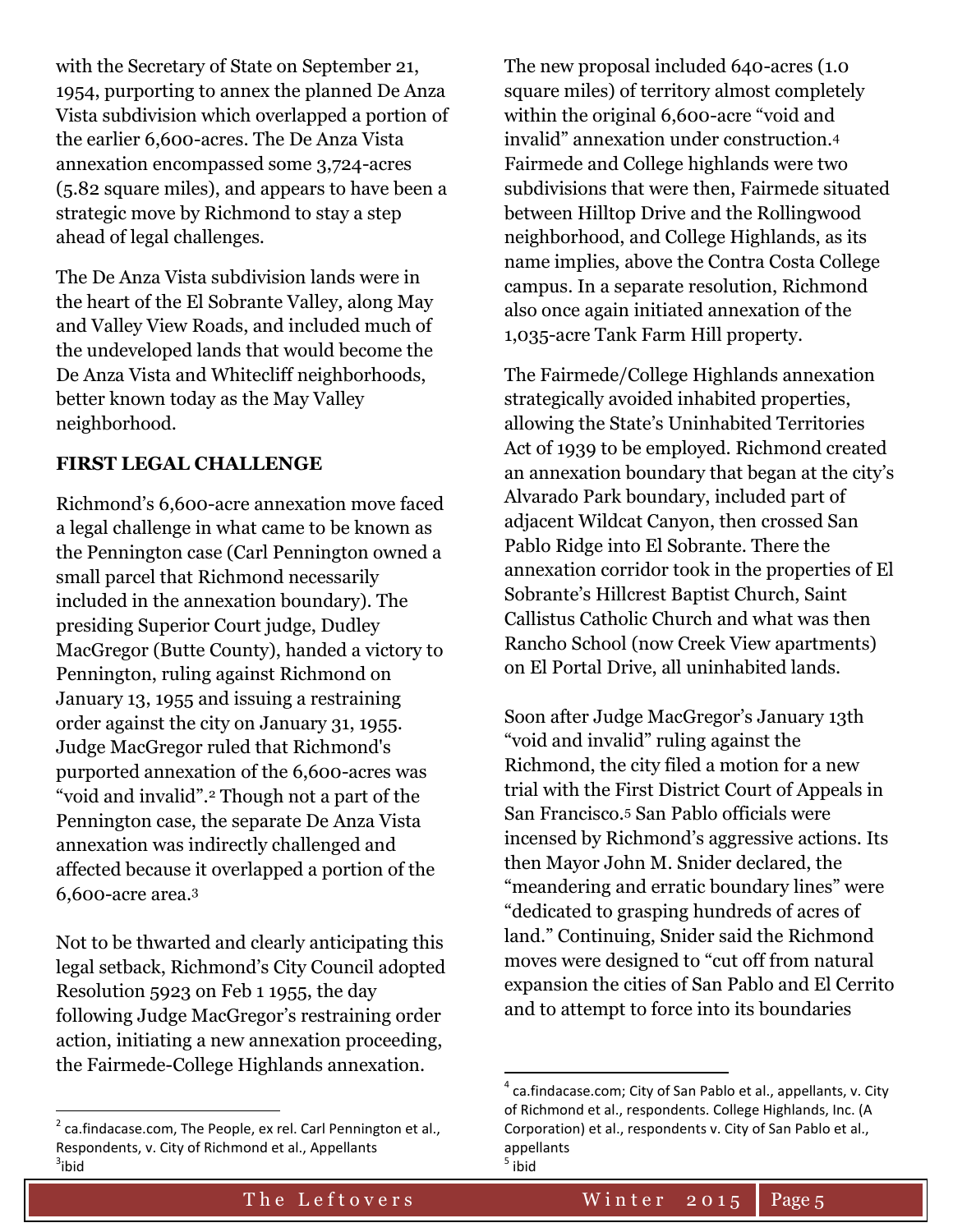built-up unincorporated areas such as El Sobrante".<sup>6</sup>

#### **THINGS HEAT UP**

So, the annexation 'war' was now in full force. San Pablo fired the next volley on February 15, 1955 when its Council adopted Resolution 832, initiating its own annexation request for the Fairmede/College Highlands properties. The County's Boundary Commission (predecessor to today's Local Agency Formation Commission, LAFCO) allowed the application, stating that it was neutral as to which cities claim was justly made. <sup>7</sup>

San Pablo and Richmond sued one another, challenging the validity of their respective Fairmede/College Highlands annexation proceedings. The trial court heard these and a third related case (Johnson v. City of Richmond) jointly, upholding the validity of the Richmond annexation, and held that the San Pablo annexation was invalid, and entered its judgments accordingly. Superior Court Judge Lilburn Gibson (Mendocino) ruled Richmond's claim valid because that city was first to file to annex the Farimede-College Highlands area.<sup>8</sup>

San Pablo appealed Judge Gibson's decision. The legal issue was basically this: If a city starts an annexation proceeding which is challenged and subsequently held to be invalid (as was Richmond's 6,600-acre annexation), can that city validly start a second proceeding to annex the whole or part of the same territory (as Richmond did in the De Anza Vista and Fairmede-College Highlands annexations) before the judgment is entered declaring the first proceeding to be invalid? In its February

 $\overline{a}$ 

8, 1957 judgment, the appeals court said "yes, it may", dealing a blow to San Pablo's efforts to halt Richmond's territorial aggressiveness.<sup>9</sup>

The Fairmede-College Highlands annexation was approved by the County's Boundary Commission in September 1955. This action drove a permanent jurisdictional wedge between San Pablo and unincorporated El Sobrante, precluding any opportunity for El Sobrante to annex to San Pablo.

Richmond's appeal of the January 13th MacGregor ruling finally wound its way through the First District Court of Appeal in San Francisco. The appellate court, while upholding MacGregor's basic decision, amended it in one critically important way that was, in essence, a victory for Richmond. While the wording of MacGregor's "void and invalid" ruling affected the entire 6,600-acre area, the subject territory of the Pennington case involved only several smaller properties whose residents objected to being annexed, not the total 6,600 acres.

The appellate court ruled that Judge MacGregor's ruling was "too broad in its sweep" and that "it impinges upon any other annexation proceeding that may have been initiated concerning this territory or some portion thereof. It should be confined to the proceeding which is the subject of this action." In other words, the ruling should apply only to the properties of those persons that were party to the legal action, in this case a very small portion of the total annexation acreage. So, by the appellate court's affirmation of the MacGregor ruling as amended on March 29, 1955, the bulk of the 6,600-acre annexation area was thereby confirmed to have been legally annexed to the City of Richmond and not void and invalid.<sup>10</sup>

<sup>6</sup> El Sobrante Herald, February 10, 1955, page 1

 $^{7}$  El Sobrante Herald, February 17, 1955, page 1

 $^8$  ca.findacase.com; City of San Pablo et al., appellants, v. City of Richmond et al., respondents. College Highlands, Inc. (A Corporation) et al., respondents v. City of San Pablo et al., appellants

l <sup>9</sup> ibid  $10$  ibid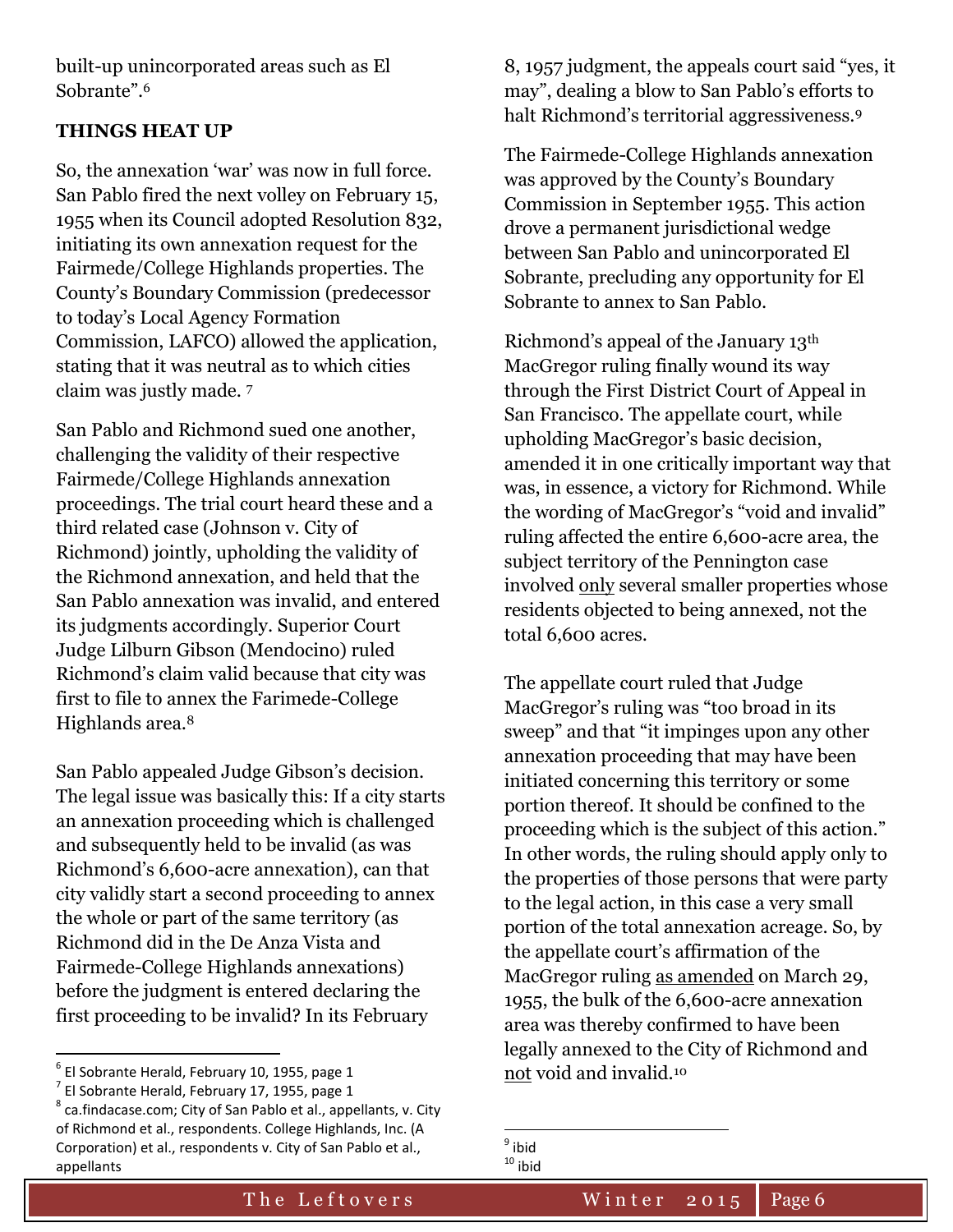#### **POINT OF NO RETURN**

The preceding actions by the City of Richmond, supported for the most part by various court cases gave Richmond major influence over the future of the El Sobrante Valley and, indirectly, over the destiny of its remaining unincorporated area.

A statewide proliferation of boundary issues such as those faced in the Richmond cases led to 1963 state legislation creating Local Agency Formation Commissions (LAFCO's) in California Counties. Later legislation expanded and reinforced LAFCO powers to oversee the logical and efficient creation and change of public agency jurisdictional boundaries. A specific legislative charge of LAFCO is to determine and update at least every five years the "sphere of influence" of each city and special district.<sup>11</sup> A Sphere of Influence is a plan for the probable physical boundaries and service area of a local agency. Factors that LAFCO must consider in determining spheres of influence are:

- The present and planned land uses, including agricultural and open space lands,
- The present and probable needs for public facilities and services in the area,
- The present capacity of public facilities and adequacy of public services that the agency provides or is authorized to provide,
- The existence of any social or economic communities of interest in the area if the Commission determines they are relevant to the agency.<sup>12</sup>

Because Richmond's boundaries by then encompassed so much of the El Sobrante Valley, LAFCO determined that the City of

 $\overline{\phantom{a}}$ 

Richmond's logical Sphere of Influence would include unincorporated El Sobrante. This also paved the way for further Richmond annexations of El Sobrante territories that collectively created today's confusing city boundaries. Looking back, the 3,724-acre De Anza Vista annexation, once approved, was the point of no return for the El Sobrante Valley. With that annexation, Richmond's footprint and jurisdictional influence in the valley was firmly entrenched and irreversible. So what does that mean for unincorporated El Sobrante going forward?

#### **THE FUTURE**

El Sobrante's unincorporated area has in its future few jurisdictional possibilities. Will it incorporate as an independent city? Will it one day be swallowed up entirely by Richmond, voluntarily or otherwise? Or, will it remain in its current state, an unincorporated pocket? Any attempt to answer these questions would be pure conjecture. One thing is for certain, however; change is inevitable and the El Sobrante Valley community will change, just as it has throughout its relatively short history.

And, no matter what form RIchmond's future city limits may take, the residents of the valley will still be saying "We live in El Sobrante"



<sup>&</sup>lt;sup>11</sup> California Association of Local Agency Formation Commission web site, calafco.org; What is LAFCO?  $12$  ibid